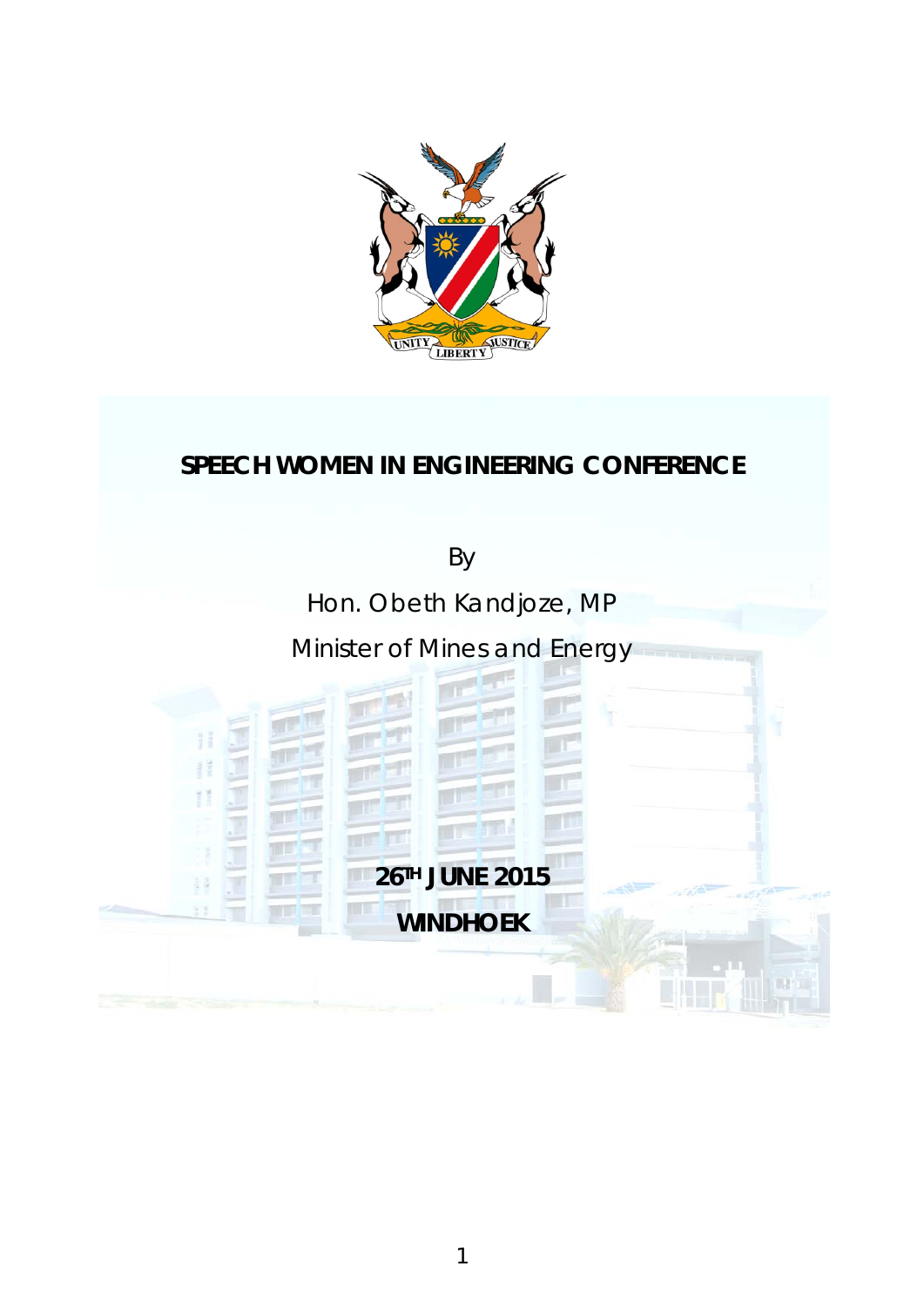- **Hon. Doreen Sioka , the Minister of Gender Equality and Child Welfare,**
- **Honourable Ministers Present here**
- **Honourable Deputy Ministers Present**
- **Distinguish Panellists**
- **Women in Engineering**
- **Distinguished Invited quests**
- **Organising Committee Members**
- **Friends from the Media**
- **Ladies and gentlemen**

### Good Morning,

First-of-all let me take this opportunity to thank the organising committee for this prestigious event aimed at celebrating all the women engineers in this room and across our beautiful country and beyond. I'm very honoured at the opportunity to be part of this noble conference and to share a few words with you. I'm delivering this speech with the basics rooted in the key principles as echoed by His Excellency the President of the Republic of Namibia, Dr Hage Geingob; namely poverty eradication, women and youth empowerment and no one should feel left out.

To all the women in Engineering, we celebrate you, your achievements and particularly your contribution to the Engineering Pprofessionn.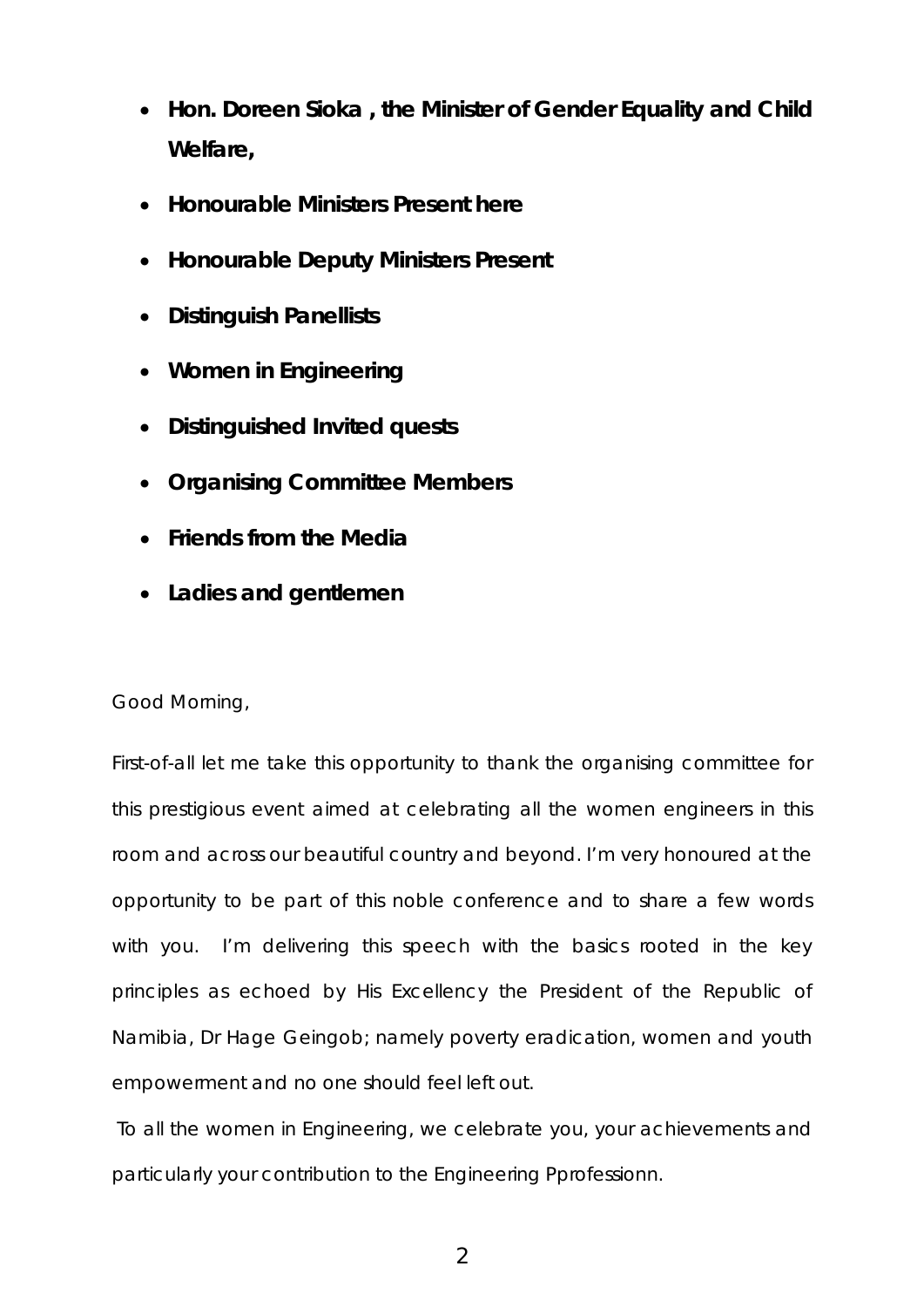In the developed world as is the case all across the world, there is an insatiable demand for engineers

#### **Ladies and Gentlemen,**

Namibia is a member state of the Southern African Development Community (SADC) and by virtue of this very membership Namibia is signatory to a treaty not to discriminate against any person based on, inter alia, gender and sex. The influence of SADC Protocol on Gender and Development gave birth to the introduction of 50/50 representation in Parliament through the National Gender Policy. It is my wish to see this initiative cascading down to other areas as well including engineering. I'm happy to share that the government has made and continues to address the gender inequality by making provision in the Constitution that no Namibian should be discriminated against on the basis of gender, sex or ethnic background. One of the national objectives outlined in the Vision 2030 is Inequality and Social Welfare. That objective is being address in the current National Development Plan (NDP4) under the goals of Employment Creation and Increased Income Equality.

The Affirmative Action policy was also introduced to make sure that all Namibians are treated equally and the empowering of women are some of the programmes in the Ministry of Gender Equality and Child Welfare. The Employment Equity Commission was established to ensure that all employers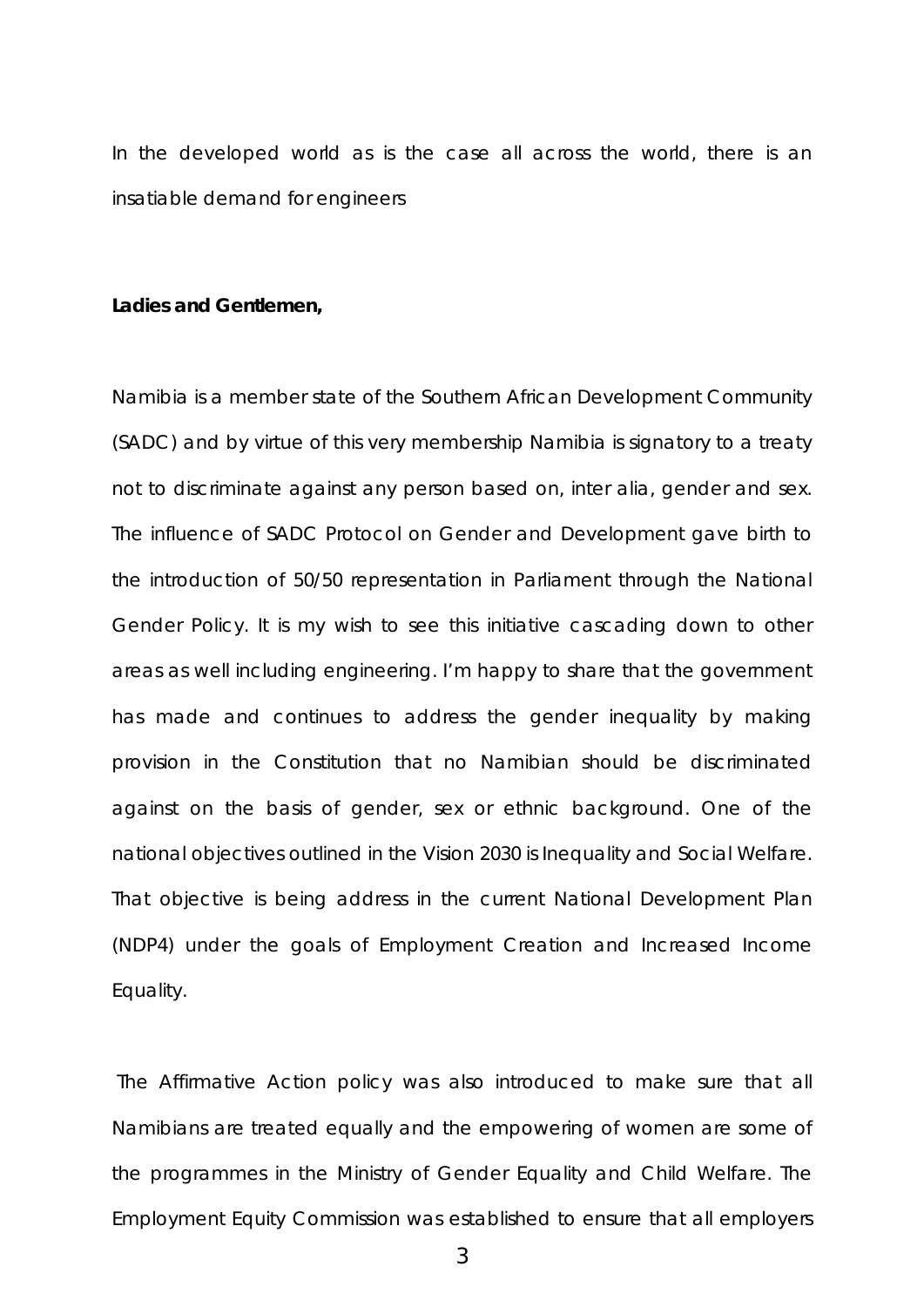have adopted and are implementing the affirmative action plan. Employers including the engineering profession are encouraged to implement their affirmative action policies as a tool to foster fair employment practices with regard to matters such as recruitment, selection, appointment, training, promotion, and equitable remuneration for previously disadvantaged, women and youth.

#### **Ladies and Gentlemen,**

This conference is being hosted at the right time to create awareness and encourage more women to take up engineering as a profession. This conference will highlight the various branches of engineering and what it takes to become an engineer. Aspiring engineers should take note and be inspired by those who have walked that path before and have succeeded.

#### **Ladies and gentlemen**

I am happy to report on this platform that Namibian women are serious on taking up careers in engineering. Here are some statistics in the country.

- *At Unam there are currently 71 female and 224 male students registered in the Engineering field*
- *At Polytechnic there are currently 277 female and 850 male students registered in the School of Engineering*
- NamPower has 9 female Qualified Engineers and 27 male Qualified Engineers in Nampower.
- Mining companies are currently employing 41 female engineers across.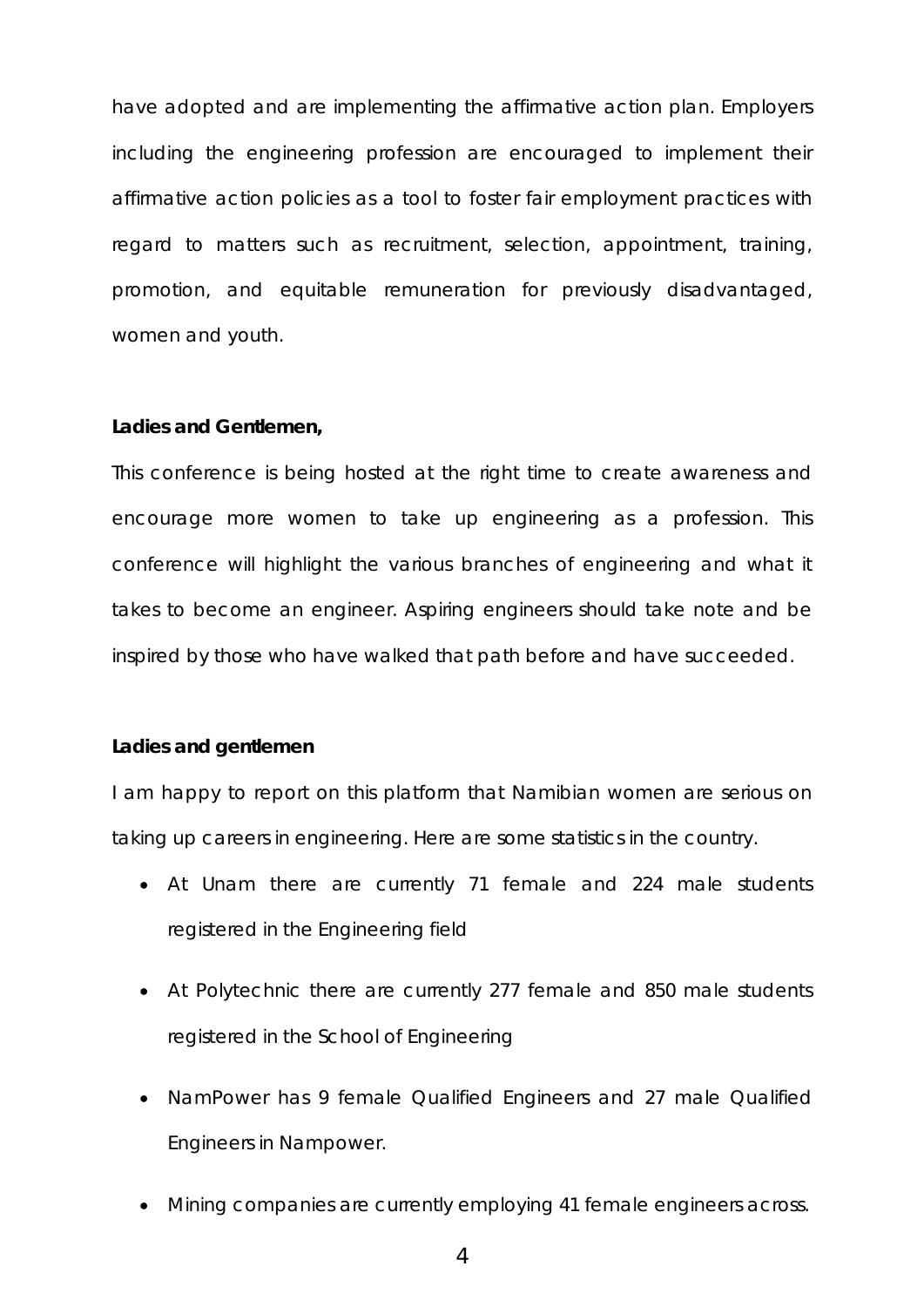• Electricity Control Board has 2 female engineers.

Just to mention a few.

We celebrate this positive achievement but continue to encourage initiatives from all sectors (government and non-governmental sectors) to support the development of female leaders in Engineering and to increase the number of women in engineering in the sectors mentioned above.

Richard Boocock, Vice President of Global Operations at Air Products once said "Women's voices are essential to the problem-solving and innovation that is at the heart of engineering". He suggests that [if the content of the](http://www.nytimes.com/2015/04/27/opinion/how-to-attract-female-engineers.html)  [work itself is made more societally meaningful, women will enrol](http://www.nytimes.com/2015/04/27/opinion/how-to-attract-female-engineers.html) in droves as [they are drawn to projects that achieve societal good. T](http://www.nytimes.com/2015/04/27/opinion/how-to-attract-female-engineers.html)he desire does not only apply to computer engineering but also to more traditional, equally male-dominated fields like mechanical and chemical engineering".

Lina Nilsson noted that Universities in the United States have programs aimed at reducing global poverty and inequality hat have achieved similar results. A good example is the Princeton University where the student chapter of Engineers Without Borders [has an executive board that is nearly 70 percent](http://ewb.princeton.edu/site/content/executive-board-2015)  [female,](http://ewb.princeton.edu/site/content/executive-board-2015) reflecting the overall club composition. It shows that the key to increasing the number of female engineers may not just be mentorship programs, but more about reframing the goals of engineering research and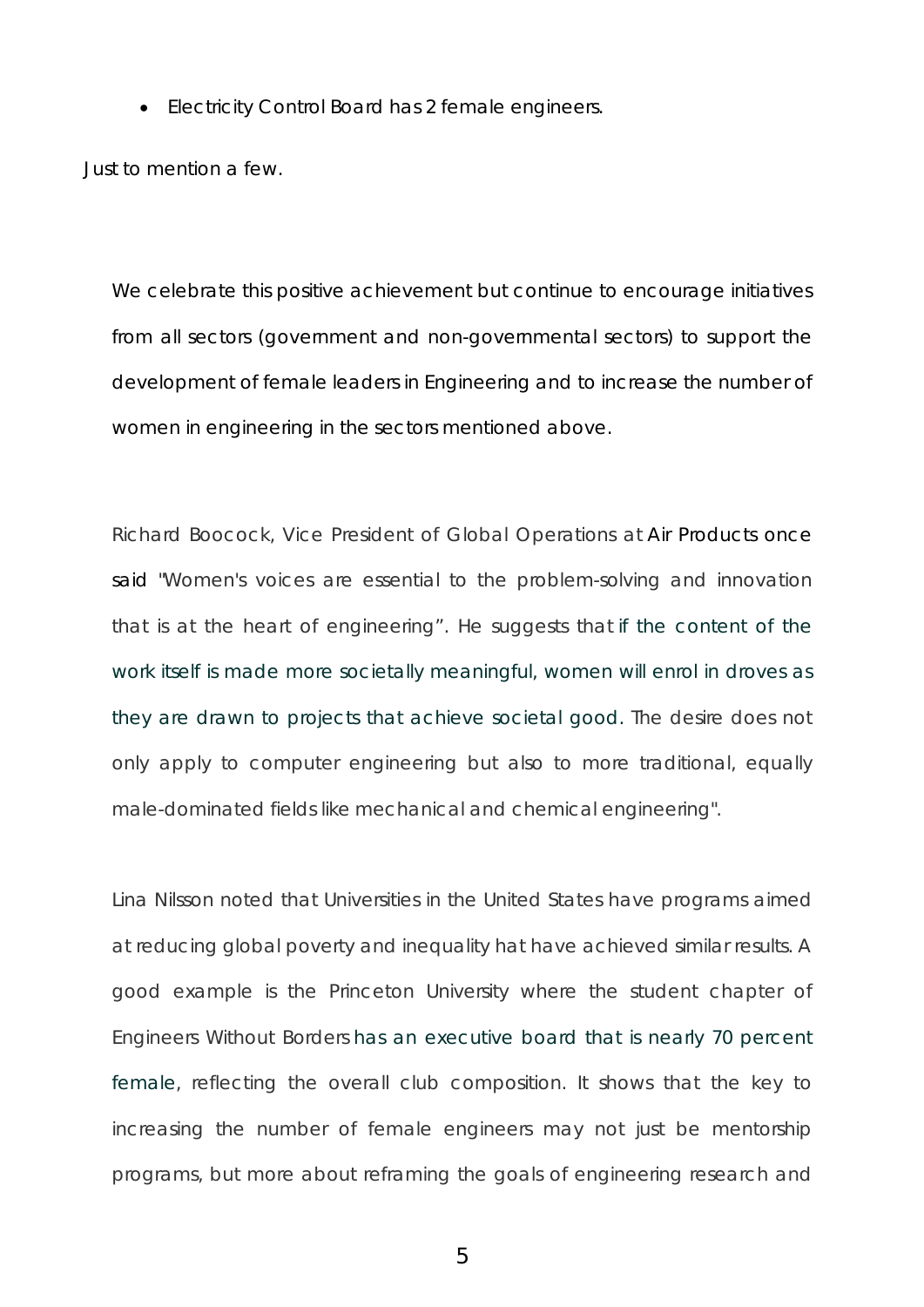curriculums to be more relevant to societal needs. It is not just about gender equity — it is about doing better engineering for us all."

Women form the majority of the working force in many African countries and also make up over 50% of Africa's population. However, the number of women in science and engineering is still low, that is, below 20%. This is hampered by lack of strong support for science and awareness of local and international funding agencies.

In line of the above-mentioned statements we encourage engineering companies to develop inclusion frameworks that carter for both sexes and assist everybody male and female to thrive in their work environment.

The sector needs intelligent, highly capable people with an interest in building a better world, a requirement that is not gender specific. Therefore women should be challenged to take up that role to make a difference in the world and who is better qualified than a woman.

I am not ignorant of the fact that women's complex and multiple roles may be a challenge, but, women are still encouraged to seek career pathway options that allow them to have both fulfilling professional careers and vibrant personal lives. Experienced engineers should mentor upcoming women engineers who are desirous to enter and succeed in the field of engineering through established forums such as Women in Engineering Namibia. More awareness should be created in schools, communities, at trade fairs and exhibitions. Every woman who has made it has a responsibility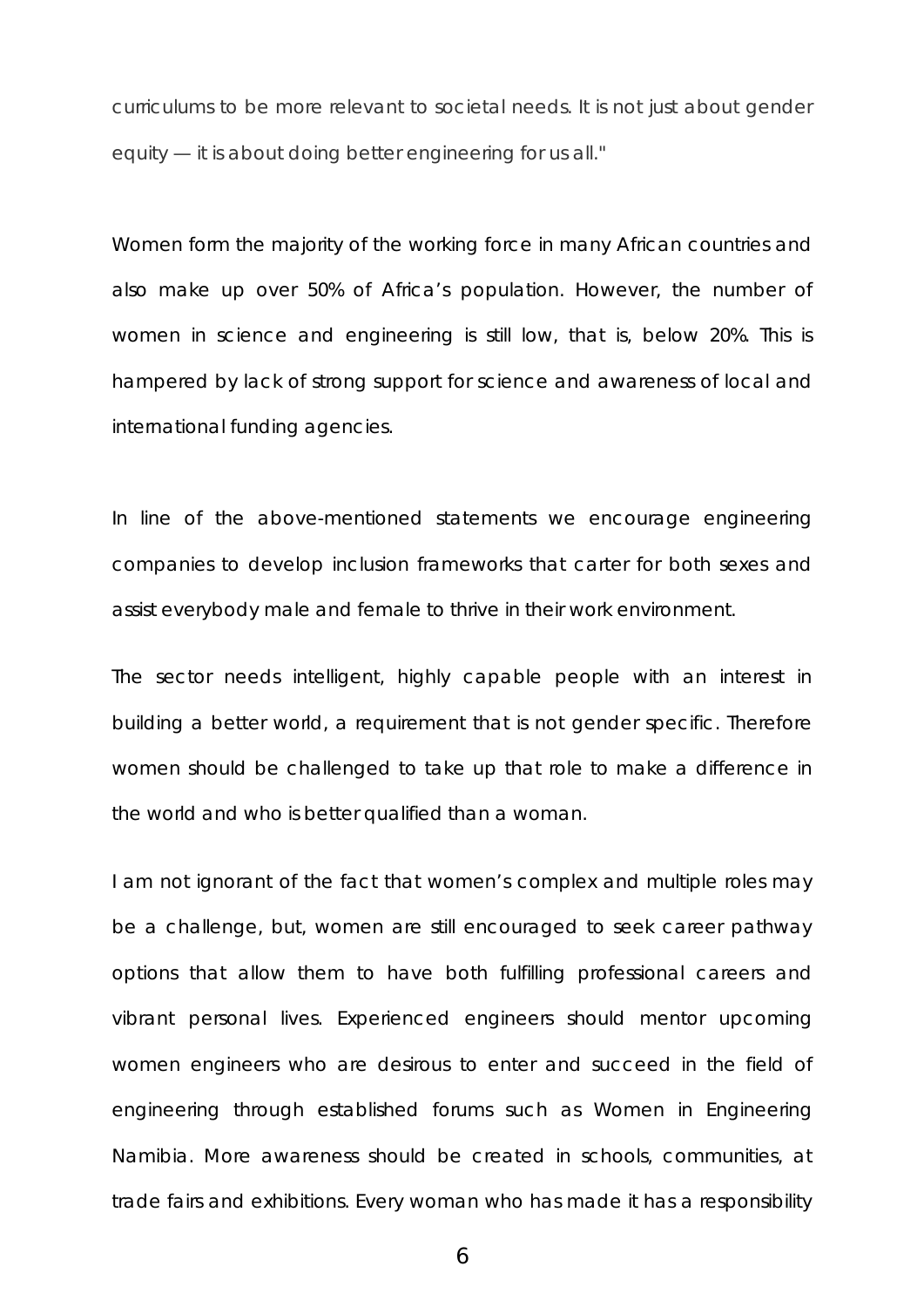to empower another woman. As the popular saying goes…"Educate a woman and you have educated a nation". I challenge all women present here to live true to that saying.

### **Ladies and gentlemen**

Professional groups like (Engineering Council of Namibia and Engineering Professions Association of Namibia) are encouraged to identify, recognize and reward companies that strive towards National engineering excellence in encouraging diversity as well as recognizing the contribution that engineering makes in the community.

Universities should play their part by staying relevant in their research initiatives to find solutions to pressing everyday engineering problems.

The world needs more engineers, if we are to see more innovations and inventions. Namibia does too, if we are to realize our dream of becoming an industrialized country by year 2030.

There is a wide range of opportunities for engineers in the country; for example the Ministry of Mines and Energy has vacancies to recruit engineers such as electrical, marine and mining engineers; parastatals and private companies to name a few; Municipalities, Nampower, TransNamib, Roads Authority, Ports Authorities, Petroleum Houses, Consulting Engineering and Mining Companies.